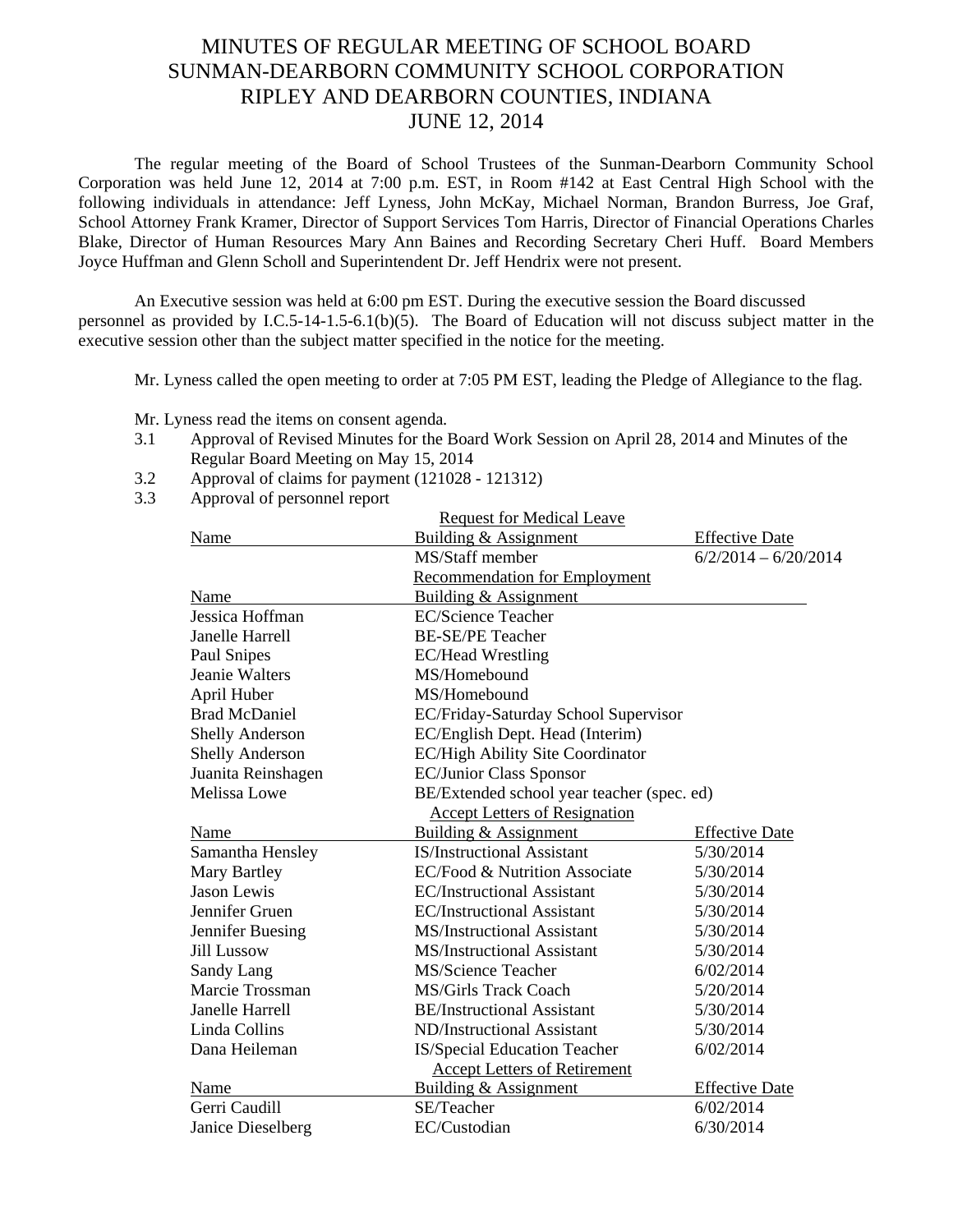|                    | <b>Elimination of Position</b>    |                       |
|--------------------|-----------------------------------|-----------------------|
| Name               | Building & Assignment             | <b>Effective Date</b> |
| Melissa Ollerdisse | <b>BE/Instructional Assistant</b> | 5/30/2014             |
| Emily Vonderheide  | ND/Instructional Assistant        | 5/30/2014             |

## 3.4 Approval of overnight field trips

- Krista Hutzel and Pam Donohue taking 13 ECHS Student Council members to the 2014 Student Leadership Institute at Manchester University in North Manchester, IN; leaving on July 10, 2014 and returning on July 14, 2014.
- Brenda Osman and Joleen Knotts taking 6 Middle School FCCLA members to the National FCCLA Conference in San Antonio, TX; leaving on July 5, 2014 and returning on July 11, 2014.

Mr. Lyness asked if the Board would like any items broken out individually.

Mr. Blake recommended that the Board approve with one motion and one vote, consent agenda items 3.1 through and including 3.4 as presented.

Mr. Norman made a motion, seconded by Mr. Graf, to approve consent agenda items 3.1 through 3.4 as recommended. The motion carried by voice vote.

Mr. Lyness moved to Action Items.

Mr. Blake recommended that the Board approve the contract with Administrator Assistance for an Interim Superintendent with the changes discussed in Executive Session.

Mr. Graf made a motion, seconded by Mr. Burress, to approve the Administrator Assistance contract with the changes. The motion carried by voice vote.

Mr. Lyness recognized Mr. Blake.

Mr. Blake reviewed the financial report for May 2014 noting that the negative balance was due to having three payrolls in May but money will be received and deposited tomorrow and Monday in order to put us back in the positive. He stated that we have received over 50% of the tax draws for this year and that enrollment in the fall will be a big key as to how we will end the year.

Mr. Blake stated that the Intermediate School bond is the only bond that has not been refinanced. Preliminary numbers show that if we refinance now, it would be an approximate savings of \$1.4 million over the next 6 years. He added that he will bring a recommendation to the July Board Meeting to go ahead with the refinance.

Mr. Norman asked if there was any reason we had to wait until the next Board Meeting. Mr. Blake said he didn't think so; he could give a recommendation now if the Board agreed.

Mr. Blake recommended that the Board allow him to proceed with the process of refinancing the Intermediate School bond with at least a savings of \$1.3 million dollars.

Mr. Norman made a motion, seconded by Mr. Graf, to approve the refinancing of the Intermediate School bond. Mr. Lyness verified that we will be working with the same people that have done the other bonds. Mr. Blake confirmed. The motion carried by voice vote.

Mr. Lyness recognized Mr. Harris.

Mr. Harris discussed a facility audit that was done by SHP and distributed a handout with the results. He explained that in order to maintain the great looks of our facilities, we need to get started on this 5-year plan and therefore need to discuss solutions to get the funds to pay for these things. He added that HVAC, boilers, and controls are not included in this because we deal with these every day.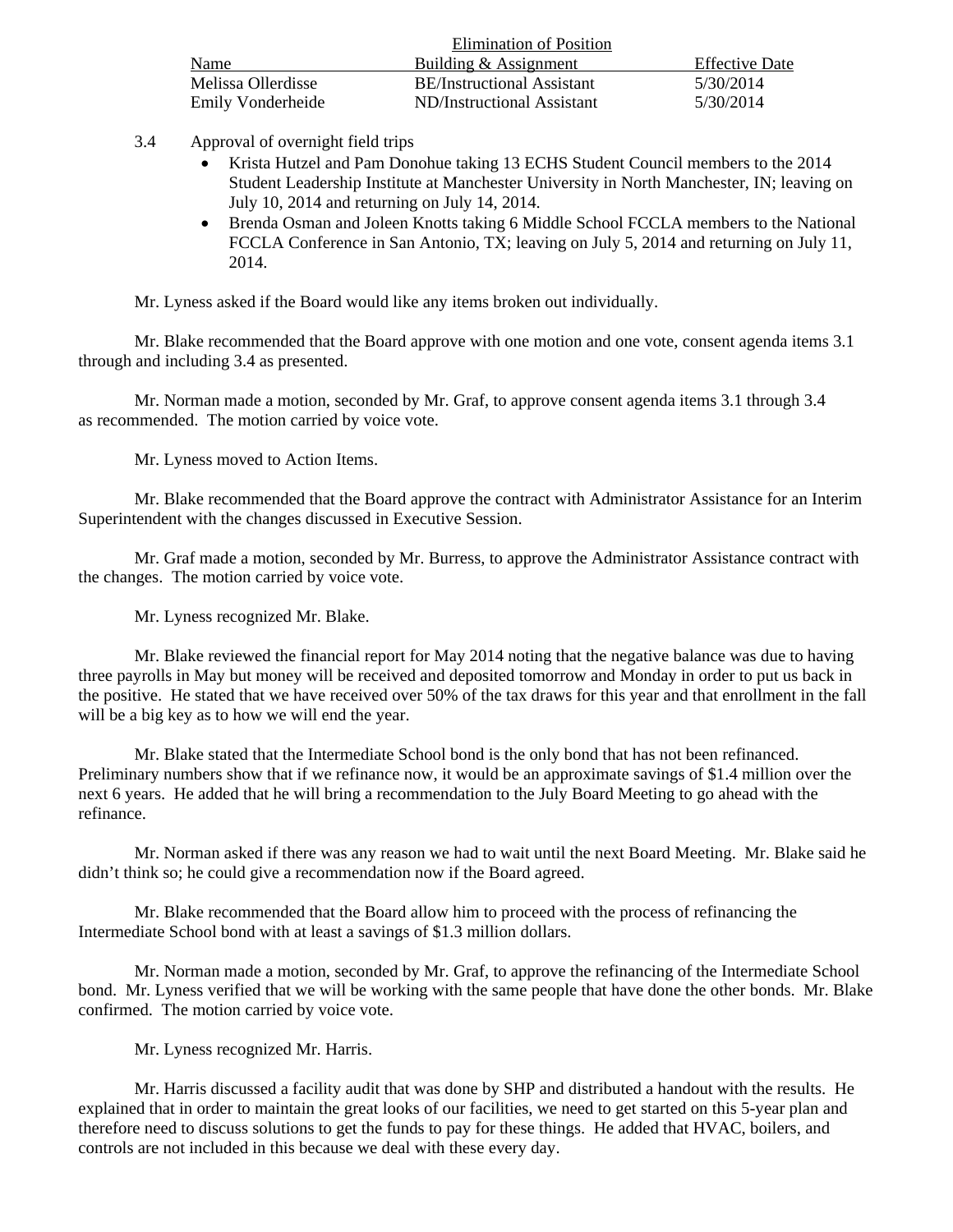Mr. Lyness suggested comparing what has been done and how much we have spent over the last 4 to 5 years to what the projections are.

Mr. Harris noted that nothing was included for technology yet.

Mr. Harris told the Board that bus bidding will begin in November; specs will be out in September. He explained how bidding has taken place in previous years but he is going to speak with other corporations to see how they do their bidding. Mr. Harris added that he is making changes to some routes which may result in the elimination of some routes. He suggested a work session in July to discuss this.

Mr. Lyness recognized Mrs. Baines.

 Mrs. Baines stated that an update to Board Policy 5111 was recently approved, however, when it came back from NEOLA there was a mistake. On page 3 of 8 the words "established for" was left off. Mrs. Baines said this is the first reading of the revision to this policy and she will do the second reading and recommend approval at the next Board meeting. There were no questions.

 Mrs. Baines stated that an update to Board Policy 6110 was also recently approved, however, when it came back from NEOLA there was a mistake. On page 2 of 3 a short paragraph about the Superintendent approving a grant before it it sent to the funding source was left out. Mrs. Baines said this is the first reading of the revision to this policy and she will do the second reading and recommend approval at the next Board meeting. There were no questions.

Mrs. Baines did the second reading on the revision to Board Policy 4413 in regards to overtime.

Mrs. Baines recommended that the Board approve the revision of Board Policy 4413.

Mr. McKay made a motion, seconded by Mr. Graf, to approve the revision to Board Policy 4413. The motion carried by voice vote.

Mrs. Baines did the second reading of Board Policy 8520.

Mrs. Baines recommended that the Board approve Board Policy 8520.

Mr. Norman made a motion, seconded by Mr. Burress, to approve Board Policy 8520. The motion carried by voice vote.

Mrs. Baines did the second reading of Board Policy 8530.

Mrs. Baines recommended that the Board approve Board Policy 8530.

Mr. Norman made a motion, seconded by Mr. Graf, to approve Board Policy 8530. The motion carried by voice vote.

Mr. Lyness stated that the Board still needs to figure out Board Policy 7510 and bring it to the July Board meeting.

Mr. Lyness asked for public comments and read the rules for public participation.

 Melissa Hess, 22435 Montana Drive in Lawrenceburg, spoke in favor of Board Policy 7510 and asked if there was going to be a decision made tonight.

Mr. Lyness answered no but hopefully at the July meeting.

Mr. Lyness asked for comments from the S-DEA. Mr. Melton stated not at this time.

 Mr. Burress recognized the building Principals; Mr. Shipley was the only one in attendance and he has no comments.